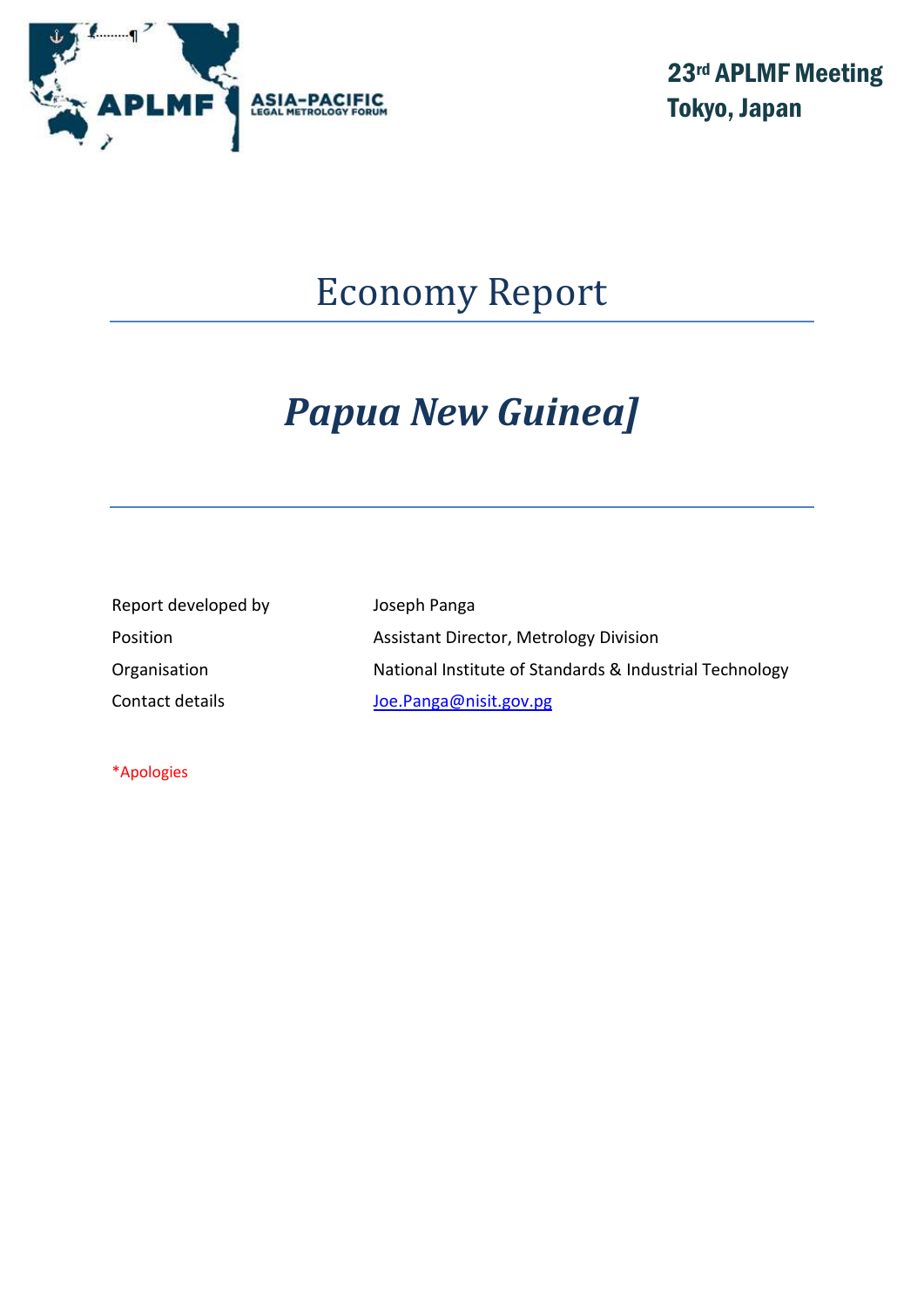## **SECTION 1 – Organisation and structure for metrology**

| <b>Function</b>      | <b>Scientific Metrology</b> | <b>Legal Metrology</b>      |                            |
|----------------------|-----------------------------|-----------------------------|----------------------------|
| <b>Organization</b>  | <b>NISIT</b>                | <b>NISIT</b>                | <b>ICCC</b>                |
| <b>Business Unit</b> | <b>Metrology Division</b>   | <b>Metrology Division</b>   | <b>Consumer Protection</b> |
|                      | Measurement                 | Measurement                 | <b>Trade Measurements</b>  |
|                      | <b>Standards Laboratory</b> | <b>Standards Laboratory</b> |                            |
| <b>Manager</b>       | Joseph Panga                | Joseph Panga                | Brian Ivosa                |
| <b>Location</b>      | Port Moresby                | Port Moresby                | Port Moresby, Lae,         |
|                      |                             |                             | Kokopo, Goroka             |

#### **NISIT Organizational restructure**

NISIT is in the process of rolling out its new organization structure. This restructure will see the organization grow from 30 to 118 in the next 3 years. The Metrology Division will grow from 5 to 24.

From the outset, the two general functions in Metrology within PNG that is recognized regionally and internationally are shown above.

However, the reality is that these two organizations are just part of a number of state agencies sharing the responsibilities of Scientific and Legal Metrology in Papua New Guinea. Please see below the government agencies handling the other generally recognized responsibilities in metrology;

| <b>Metrological</b>             | <b>Organization</b> | <b>Empowering Legislations</b> | <b>Ministry</b>    |
|---------------------------------|---------------------|--------------------------------|--------------------|
| <b>Service/Function</b>         |                     |                                |                    |
| Verification of Weighing        | <b>ICCC</b>         | -Trade Measurement Act         | Treasury           |
| instrument in the market        |                     | -Weights and Measures          |                    |
|                                 |                     | Regulations                    |                    |
| <b>Calibration of Weighing</b>  | <b>NISIT</b>        | <b>NISIT Act</b>               | Trade, Commerce    |
| instrument in the market        |                     |                                | and Industry       |
| Verification of Pre-            | <b>ICCC</b>         | Packaging Act                  | Treasury           |
| packaged goods                  |                     |                                |                    |
| <b>Verification of Fuel</b>     | <b>ICCC</b>         | -Trade Measurement Act         | Treasury           |
| <b>Dispensers</b>               |                     | -Weights and Measures          |                    |
|                                 |                     | Regulations                    |                    |
| <b>Calibration of Fuel</b>      | <b>NISIT</b>        | <b>NISIT Act</b>               | Trade, Commerce    |
| <b>Dispensers</b>               |                     |                                | and Industry       |
| <b>Verification of Taxi</b>     | <b>ICCC</b>         | <b>Trade Measurement Act</b>   | Treasury           |
| meters                          |                     |                                |                    |
| Calibration and testing         |                     |                                |                    |
| of taxi meters                  |                     |                                |                    |
| Verification of Bulk flow       | <b>NISIT</b>        | -NISIT Act                     | Trade, Commerce    |
| meters                          |                     | -Use Weights and Measures      | and Industry       |
|                                 |                     | <b>Regulation MPEs</b>         |                    |
| <b>Calibration of Bulk Flow</b> | <b>NISIT</b>        | <b>NISIT Act</b>               | Trade, Commerce    |
| meters                          |                     |                                | and Industry       |
| Installation and                | <b>Water PNG</b>    | <b>Water PNG Act</b>           | <b>State Owned</b> |
| verification of Water           |                     |                                | Enterprises        |
| meters                          |                     |                                |                    |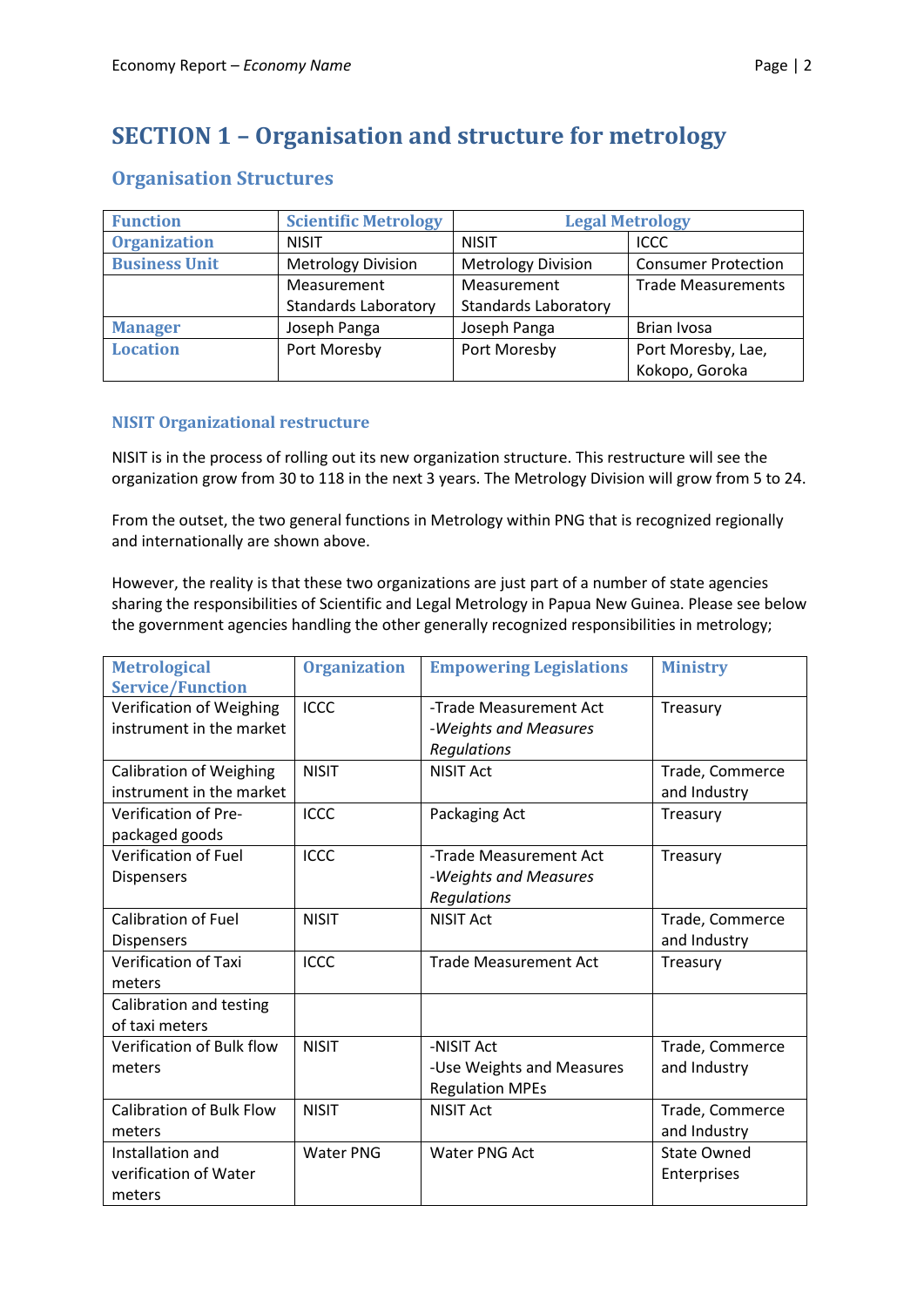| <b>Calibration of Water</b><br>meters                              |                  |                      |                                   |
|--------------------------------------------------------------------|------------------|----------------------|-----------------------------------|
| Installation, testing and<br>verification of Electricity<br>meters | <b>PNG Power</b> | <b>PNG Power Act</b> | <b>State Owned</b><br>Enterprises |
| <b>Calibration of Electricity</b><br>meters                        |                  |                      |                                   |
| <b>Verification of Gas</b><br>meters                               |                  |                      |                                   |
| <b>Calibration of Gas</b><br>meters                                |                  |                      |                                   |
| <b>Verification of Medical</b><br>measuring devices                | Dept of Health   | <b>Health Act</b>    | Health                            |
| <b>Calibration of Medical</b><br>measuring devices                 |                  |                      |                                   |

#### **International arrangements and engagement**

Capacity and Capability Building

(NISIT)

- Training on Mass Standards in Indonesia funded by MEDEA Project of PTB/APMP/APLMF
- Training on Fuel Dispensers in Thailand funded by MEDEA Project of PTB/APMP/APLMF
- Training on Legal Metrology Management System in PR China funded by OIML
- NAWI Train the Trainer Training in Malaysia funded by MEDEA Project of PTB/APMP/APLMF
- Training on Grain Foods Moisture Measurement training funded by APEC and facilitated by NIM China at the 2016 APMP GA and related meetings in Vietnam
- Through the European Union Trade Related Assistance Program, Phase 2, MSL will be the beneficiary of high precision and expensive reference standard equipment to be supplied by October 2017 as per the recently concluded evaluation process by NAOSU.

## **SECTION 2 – Key activities of 2015/16**

#### **Working with industry**

NISIT through the MSL has continued to support the industry with its calibration services. We have supported them in purchasing new instruments and equipment through our established approved suppliers internationally.

NISIT continues to provide an affordable calibration services for our industry despite the tough state of our economy. Our parit

#### **Stakeholder Collaboration**

#### Protecting consumers

(ICCC)

- Training on Pre-packaged goods in Indonesia funded by MEDEA Project of PTB/APMP/APLMF
- Training on Fuel Dispensers in Thailand funded by MEDEA Project of PTB/APMP/APLMF